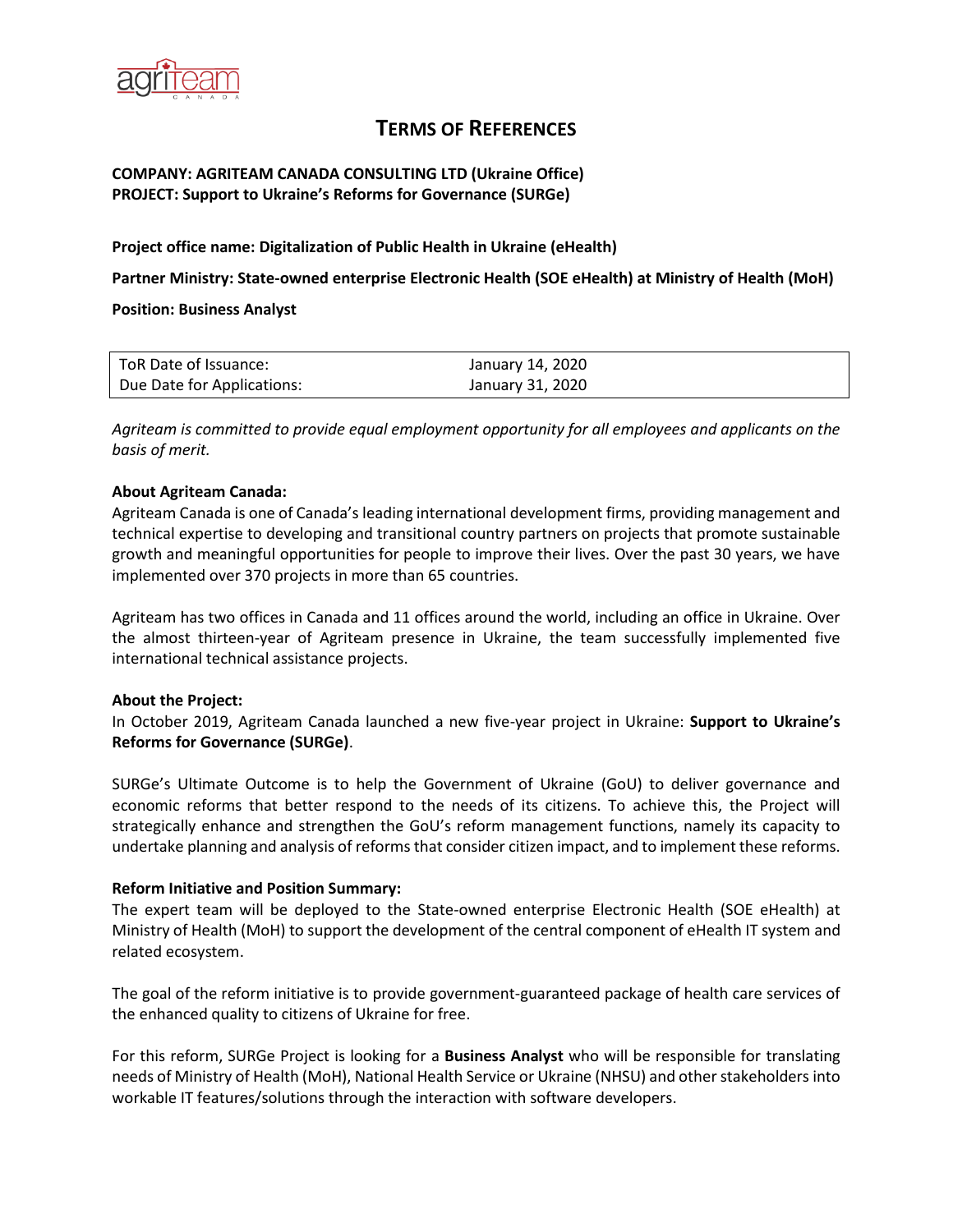

### The expert will be based in Kyiv and will be reporting to **Lead Business Analyst or Team Lead.**

**Level of Effort:** Full time, Monday-Friday.

The duration of the contract is till June 2020 with a possibility of extensions (subject to additional approvals and results achieved during the previous contract).

For contracting (after the job offer is made), the selected candidate should be able to get registered as a Private Entrepreneur of the 3d group (consultancy services).

# **Indicative Duties and Responsibilities (scope of work):**

- 1. Maintaining a specific functionality / service as a product owner, planning its release, meeting stakeholder requirements, planning, project management for launching new functionality.
- 2. Engaging as a product owner in one or more eHealth development directions / services:
	- a. registration of medical specialists in the central data base (CDB);
	- b. Electronic sick leaves (e-sick leaves) and medical certificates;
	- c. integration of eHealth CDB with national registers;
	- d. statistical reporting;
	- e. other services (if necessary).
- 3. Business analysis of requests from MoH, NHSU and other stakeholders.
- 4. Analysis of best world practices for implementation of similar functionalities / services.
- 5. Preparation of technical documentation for developers, participation in meetings with them.
- 6. Assisting CTO in reviewing new features: functional/ non-functional requirements (up to request of CTO).
- 7. Drafting notes on meetings with MOH, engaged ministries and other stakeholders on formulation of the technical requirements (after each meeting on new/potential functionality presentation and discussion drafting suggestions and comments) – optional.
- 8. Preparation of presentations for meetings with Medical Information System (MIS) operators on implementation of new functionality / services.
- 9. Participation in the preparation of scenarios for testing, testing of the developed CDB functionality, participation in the testing of MIS compatibility.
- 10. Advising to end users and customer support regarding functionality / service features.

#### **Preferred Qualifications and Skills:**

- 1. Higher education: Bachelor's degree or higher.
- 2. 3 years of experience in business analysis.
- 3. Understanding Software Development Process (SDLC).
- 4. Experience in writing technical specifications (terms of reference or SRS) for IT projects.
- 5. Business Process Modeling Experience (preferably UML, BPMN).
- 6. Preferred experience with Task Tracking Systems (JIRA, Redmine, Git, Visual Studio, Teamwork, Wrike, Asana, Zoho, Trello, OmniPlan).
- 7. Customer communication experience (clarification of requirements, presentations).
- 8. Experience with Task Management Systems (Task Tracking Systems).
- 9. Ability to define, understand and translate business requirements into technical specifications for external software vendors.
- 10. Proficiency in English to read and understand technical documentation and business process descriptions.